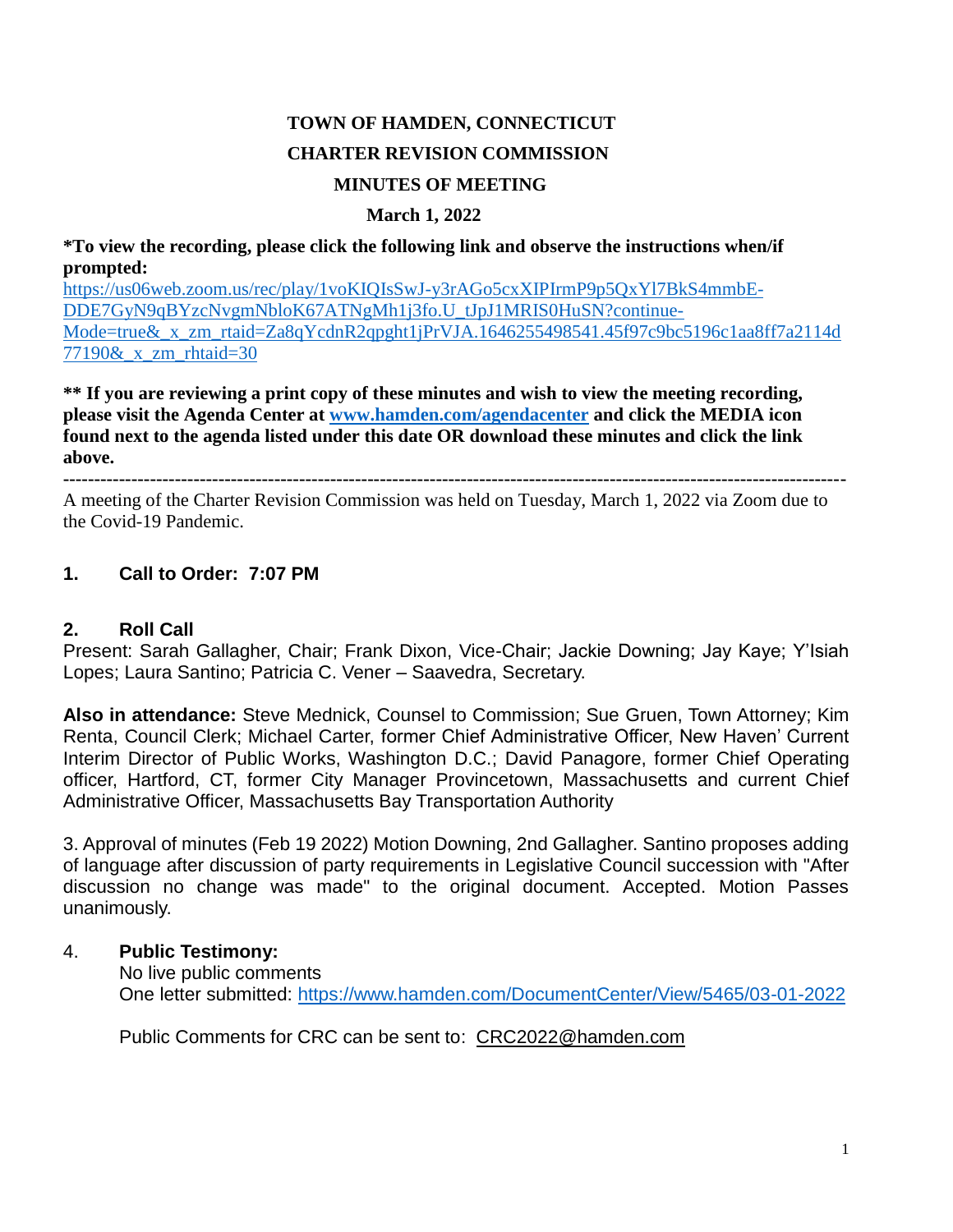# 5. **Agenda**

## *I. Panel on Chief Operating Officer/Chief of Staff*

- Michael Carter, former Chief Administrative Officer, New Haven's Current Interim Director of Public Works, Washington D.C.
- David Panagore, former Chief Operating Officer, Hartford, CT, former City Manager Provincetown, Massachusetts and current Chief Administrative Officer, Massachusetts Bay Transportation Authority

Carter: Thinks it's a good idea to have a Chief Operating Officer (COO) or Chief Administration Officer (CAO) to manage day to day dealings of the town, leaving Mayor to do mayoral work. Having a good staff helps. A COO can move Hamden forward. Can get things done working directly with police, fire, public works, parks and rec, library, chief engineer, and so forth.

Panagore: Says that our first attempts are a good start, but as written it's more of an assistant to mayor i.e., Chief of Staff. Suggests we include qualifications and minimum standards. Too many mayors care more about loyalty more than qualifications. Commission must ask, "What do we want the person to do? What kinds of authority will they have?" Should not maintain "bully pulpit" for mayor. Should be a professional not just a politician. Still they have to get along with mayor.

Gallagher – Asked Panagore if his term was overlapping with the mayor. Panagore - the position already existed in the city charter. He sat down with the Mayor and they worked out a shared vision which gave him the authority to get things done. If the Mayor doesn't like the manager/COO they just won't invite COO to meetings which then leaves the COO toothless.

Lopes -

1) What would be the current salary range for COO/CAO Both panelists agree - Depends on qualifications and cost of living. \$165,000 to \$200,000 though ICMA would have ranges.

2) In both your roles were you appointed by mayor?

Carter was interviewed by a panel of citizens and then made a recommendation to the mayor who agreed and then it went to alder (New Haven). Panagore already had a job in the city government when the mayor just offered him the role. Then it went to city council and he interviewed with council.

3) Are COO and chief of staff the same? Panagore - Not really, COS is more political and is a conduit between mayor and populace. COS spend more time in collective bargaining.

Gallagher follow-up - do you think police and fire department heads should report to the mayor or to the COO?

- Carter they should report to COO but COO would meet with mayor and COS, and both of those go over issues brought up by citizens. COO interacts with citizenry.
- Panagore Human Resources (HR) and Tech stuff needs a panel. When there's a fire the COO doesn't go to the fire, the mayor (or someone from his office) does. The COO makes the machine run.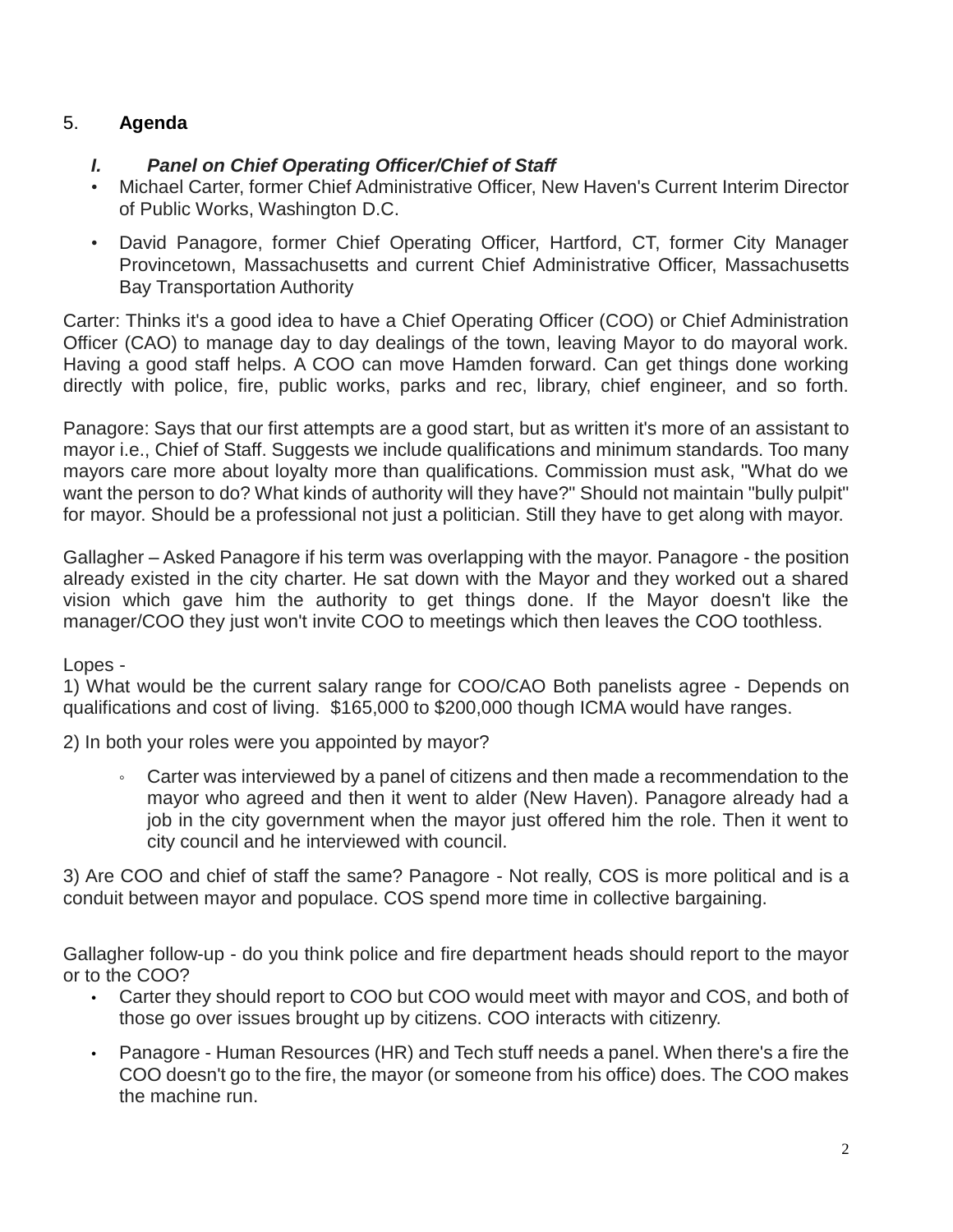Kaye -

- 1) Qualifications listed in our draft were they enough or are we missing stuff?
	- Carter: MS in Business Administration (or related) should be there.
	- Panagore: the degree sets a threshold. Our use of "may include" implies qualifications are optional.
- 2) What about residency? Do you find that to be an issue in your experience?
	- Panagore He does but he doesn't think it should be required. In Cambridge MA, residency is required for upper level salaries because the cost of living is too high for lower paid employees. It impacts ability to do the job if people don't see you around.
	- Carter DC has trouble attracting qualified people because it's so expensive.
- 3) Asks about the issue of coterminous rather than at the pleasure of the mayor.
	- Panagore does not think it's relevant. If the mayor hates you they can ignore you, (freeze you out).
- 4) Kaye You both worked for towns with COO. Could there be growing pains with dept. heads?
	- Carter If they are not used to weekly meetings it can be an adjustment for them.
	- Panagore Weekly meetings make a good impact. But mayor and COO need to have a good relationship to be effective. The person who hires and fires you is your real boss. If you are COO you can start delivering, the department heads will adapt more easily.

Dixon - Mayor is elected and COO is selected based on skill sets. Please reiterate the "direct line."

- Panagore: in Hartford, the COO had hire and fire authority except for Police and Fire.
- Carter pretty much the same. Fire liked reporting to him because he was able to form administrative bodies that were helpful. Police not so much but he did work with respective their commissions effectively.

Gallagher - what do mean by "hire" and "fire?" Do you mean department heads were not appointed by the mayor and approved by the LC?

- Panagore Many positions had to be approved by council but not fired. The COO had the authority to deal with problems, get panels and tests and so forth.
- Carter had similar experience. Library board of dir. did the work and he sat on panel.

Lopes - re: "caught in between" why can't COS do the administration work? Can't that be the Mayor's choice/responsibility? Should role of COS be the same as COO?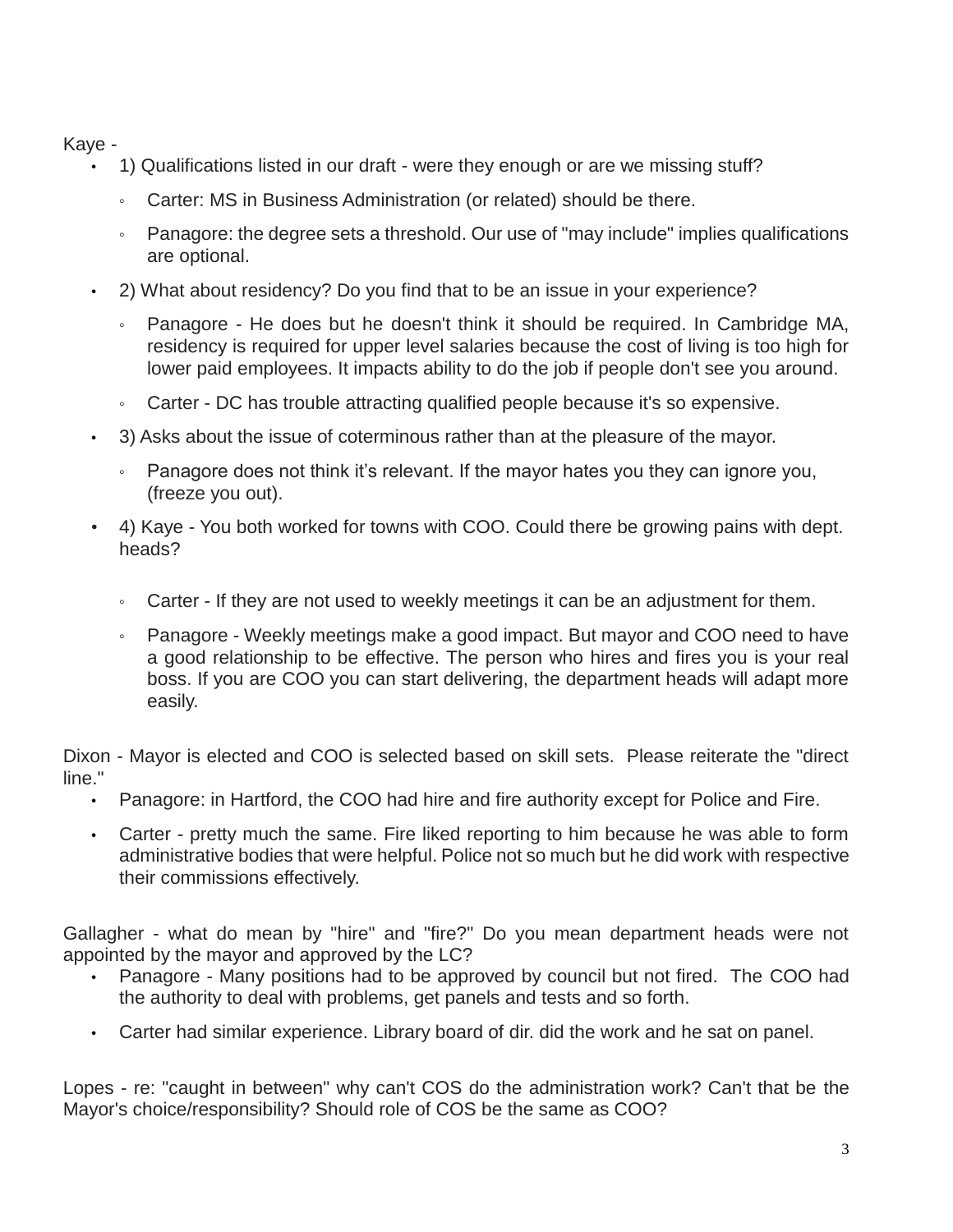• Panagore - An apolitical management, with tighter qualifications (we need to determine these responsibilities) is a stronger, more authoritative, position. If it's at all weak, it is a high level executive assistant. The Chief of Staff is the political in-house staff for Mayor.

Gallagher - Charter vs Ordinance - Can a town strengthen charter language without going into ordinance language or do you need both?

• Panagore - charter has less tendency to be amended in short term whereas Ordinance can be amended any time Section 5-6: B (1) (a) (Qualifications- Change "may include" to "shall include" degree. Below where it talks about duties - COO should have HR and finance for example under them or they have no ability to function properly. COO prepares (5-6 C. (4). budget mayor proposes it.

Mednick - The Hartford charter specified "managerial aide" COO to be appointed to serve at the pleasure of the Mayor but should have qualifications. Was it a problem?

• Panagore - When a mayor no longer has confidence in the COO, the mayor can ran around them so it does not matter so much.

Dixon - Regarding your experiences with political process, did you experience situations where department heads were political appointees only without regard to qualifications?

- Panagore In Hartford he was told he could shape the department as needed but it turned out to be more difficult once people are there. Recommends that HR be one of the departments that report to the COO.
- Carter had authority over HR but labor relations was all political appointees. He refused to do anything unethical.

Lopes - Do you think it's important to have organizational chart that outlines chart that shows whose responsibility is what?

- Carter Yes, including hierarchy, responsibilities, functions, etc.
- Panagore Yes, one should be published to be kept to date for both for internal and external use.

## II. *Testimony from Department Heads*

Gruen - Curious about how the panelists make things work given constraints of management reporting requirements. Gives a quick report of her concerns:

- 1. Specifications in charter: The job description should be specific but job requirements should not be laid out tin the charter because things change faster than charters.
- 2. Both panelists were describing governments that are larger than Hamden's.
- 3. We are diminishing the department heads' authority by having a COO. Hamden has a small staff. Are we going to have the budget for this?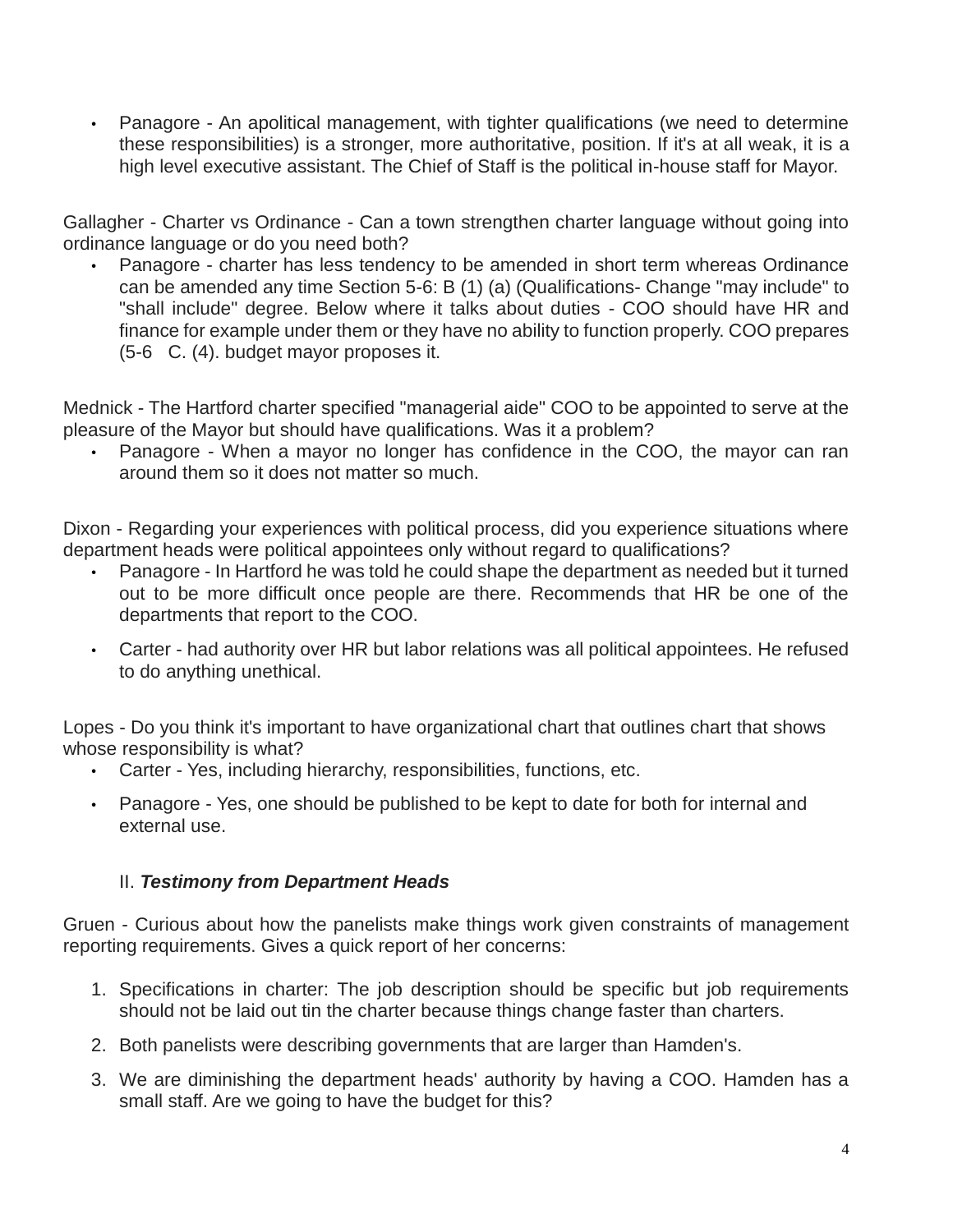- 4. Specifications leave little discretion to mayor to make own choices.
- 5. Under MIRA the department heads must report to Chief Exec. She wished she had asked how, in Hartford and New Haven, they are allowed to report to COO.
- 6. Knows that some department heads are ready to sign union cards if we go ahead with this.
- 7. Their experience is not Hamden's. In Hamden, the mayor works with finance department not a COO and it should be the Mayor.
- 8. Does COO assist the Mayor in all BOE negotiations (see MIRA comment above)?

## Gallagher:

- 1. Is there a MIRA expert we can talk to?
	- Gruen Steve and she and labor council spent hours arguing on phone. We could invite our labor council
- 2. Are you recommending we eliminate the position or modify it?
	- Gruen Not sure. We are diminishing powers of Mayor.

## Downing:

- 1. What we are setting out to do with COO is a fine line between town manager and Mayor so we have guarantee a professional gov't. It is not an elected position but rather based on qualifications.
	- Gruen is uncertain. Worries about the good of the town in general.
- 2. Reminds us that we switched to 4 year mayor term and one of the reasons was to attract better quality mayoral candidate and better department heads.

Vener-Saavedra: Is it our (town's) size? Gruen: No. it's the size of our staff of government.

## III. *Discussion and Action Items*

## **Chapter IV – Legislative Council (no changes)**

Gruen points out that the Charter says that LC must meet on the first Monday after swearing in, but traditionally they actually wait to meet on the regular Monday that they always meet on. This really should not be so restrictive.

Mednick asks "what if they need to replace someone?" This last LC this was the first time they ever complied with the Charter rules.

Kaye: Swearing in is a few weeks after the election so they will just have to know that Sunday they get sworn in and Monday they meet.

No Changes were made to this section.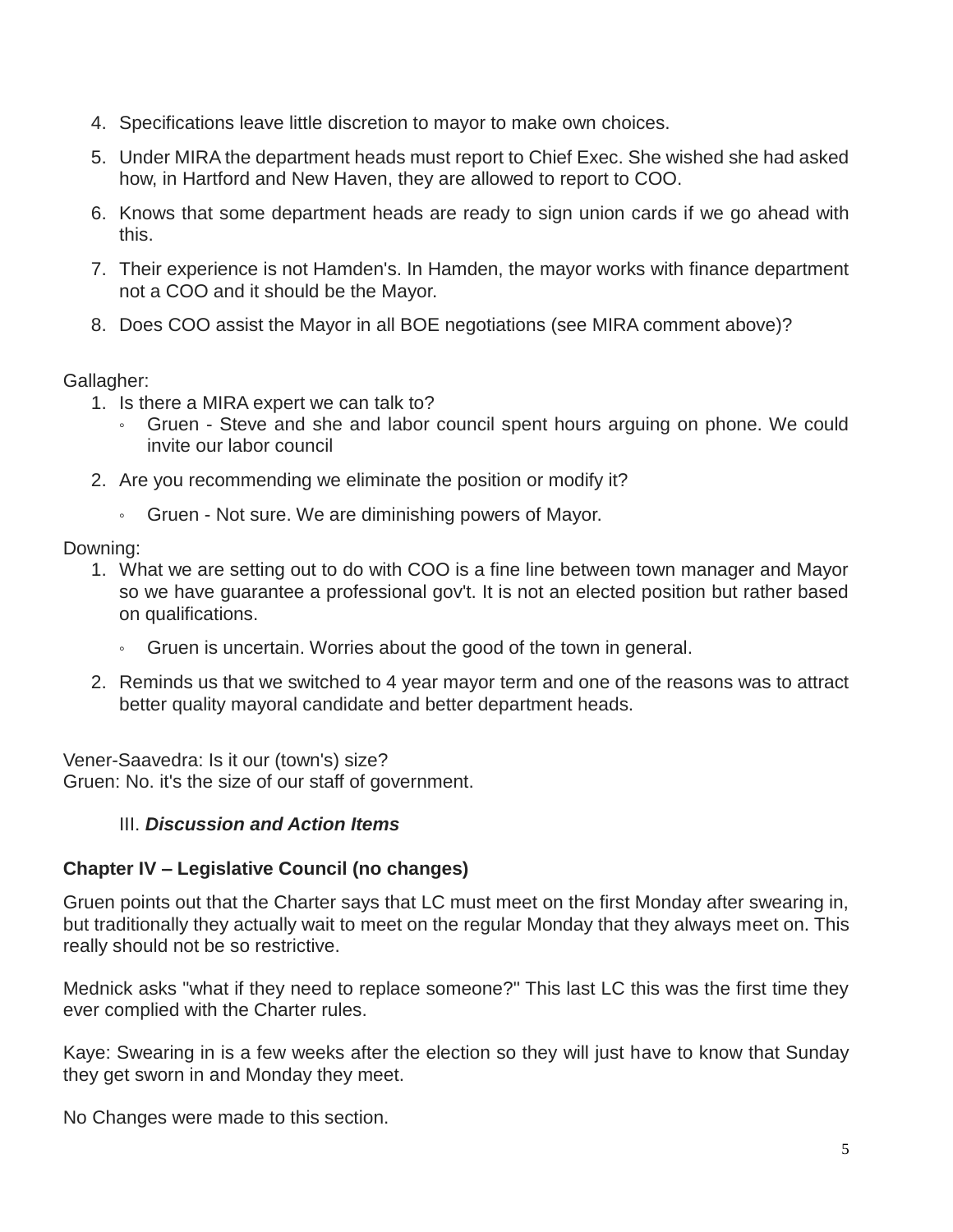Vener-Saavedra asks a question about section 4-12 regarding "inter-local agreements and BOE. Specifics are more fully covered in future sections, but yes, BOE in included.

#### **Chapter V – The Mayor (Contracting Reports; Emergency Power Accountability; and, Chief Operating Officer versus Chief of Staff)**

Changes to include date for the quarters is fine.

5-4: Changes better define how emergency fund transfers up to \$100,000 and provide for mayor's report after funds are spent.

Lopes - what would be considered an emergency?

Mednick - state statute emergencies - these are public emergencies needing town services as defined by state statutes.

Section on COO/COS

Lopes - has reservations on moving forward because of budget concerns. May put financial burden on the Townspeople. If we decide to have a COO then Mayor should choose.

Dixon - reiterates comments on qualified people in place in all/more places in town government. What will drive the budget is having lack of processes and positions that are professionally based. Can't keep making decisions based on fear. We will grow if we become more professional. Mayors are elected and Chief of Staff are selected. But the "selected" person may not really be qualified as much as a friend of the Mayor.

Vener-Saavedra - further insists that having a trained, qualified professional in town management leads to more professionalism and a better run town government.

Downing - Curious how mayor's office is presently structured. It's at the mayor's discretion. Do we know how it's presently structured? We've had lots of position names but apparently did the same jobs. She agrees with Vener-Saavedra on qualifications and professionalism. We won't dictate all the positions in the Mayor's office but this one we want. While making sure department heads have some autonomy.

Lopes - adds on to Jackie's comment. He gets it, we don't want to hurt morale, which is why he advocates creating an organizational chart. It gives accountability and structure. Whatever is outlined in charter it will be up to mayor to decide who to hire. No mayor will appoint someone adverse to mayor's vision.

Vener-Saavedra - Mayor can hire someone she/he can work with but will be constrained by requirements of professionalism and qualifications.

Gallagher – Do we have information on the number of staff in Hamden's town government?

Mayor's office includes: mayor chief of staff, deputy, chief of staff, executive secretary, and a couple other positions.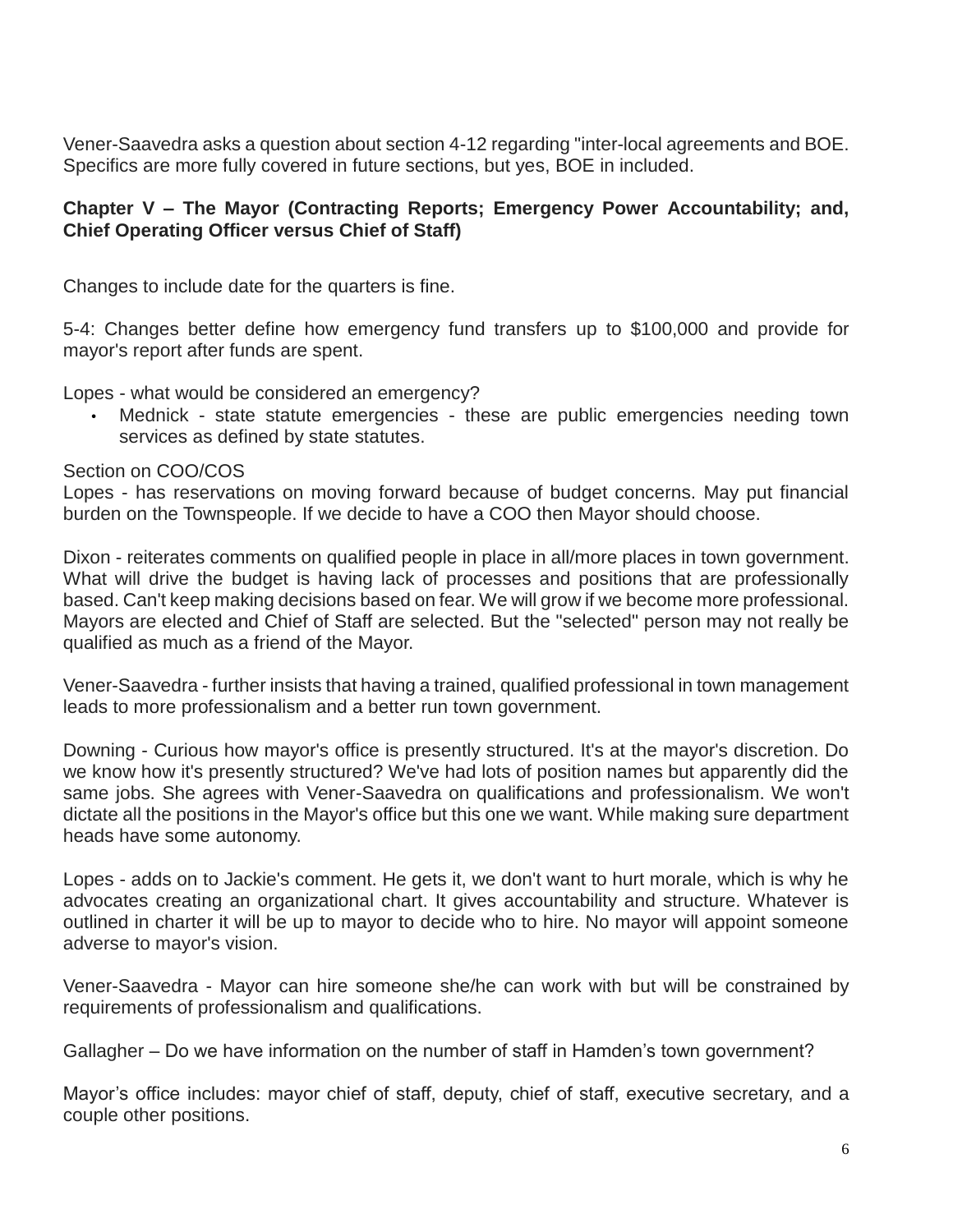There are 416 budgeted full time positions in Hamden's budget. Mednick does not know how this stacks up with other communities.

Gallagher - keeps hearing professionalism from comments from public.

Dixon - did we talk about co-terminus or not? Should we address it yet? Also reminds the group that COO is effectively terminated if and when the mayor cuts them out.

Downing - should be co-terminus. A new mayor should be able to choose who they work for.

Gallagher - Asks for input from Kaye and Santino.

Santino - On the fence. While we need more professionalism, where does leave chief of staff and deputy chief of staff and the other two people in the office. If we add this we should remove something else? Chief of staff is not in the charter.

Gruen - One of those is a Union position (the receptionist).

Santino - Is there a list of who is union and who is not? (Because that effects what changes can be made.)

Mednick will find panelists or resources to discuss.

Kaye - is torn. When the panelists were speaking he was all for it, but after hearing Sue and reading chief's letter his enthusiasm dropped. Yet, the town may have a great mayor and chief of staff but they still might not be professional. We should leave it to mayor to decide the powers of the COO. No employee wants to work for someone not professional and knowledgeable. He is committed to making the people's desire for professionalism work.

Dixon - "echoes" Kaye's comments. We don't need to add a layer. We need to evaluate what we have now and see how we can turn those other positions into positions that are professional.

Downing - let's turn things around, I think of it as a position that will act as a thought partner who can help keep things running. They are a help for department heads. "I can help you do your job better" not "I can do your job better."

Gallagher suggests we pause the conversation to do some due diligence and maybe hear from others and then come back to it. Suggests we put on next meeting's agenda or later. We all agree.

#### **Chapter VI (no changes)**

#### **IIII. Final Action of Preamble and Chapters I – III**

Town Clerk: elected or appointed; 2 yr. or 4 year term Patricia Vener-Saavedra support elected and 4 year term. Gallagher agrees. Dixon - supports as well.